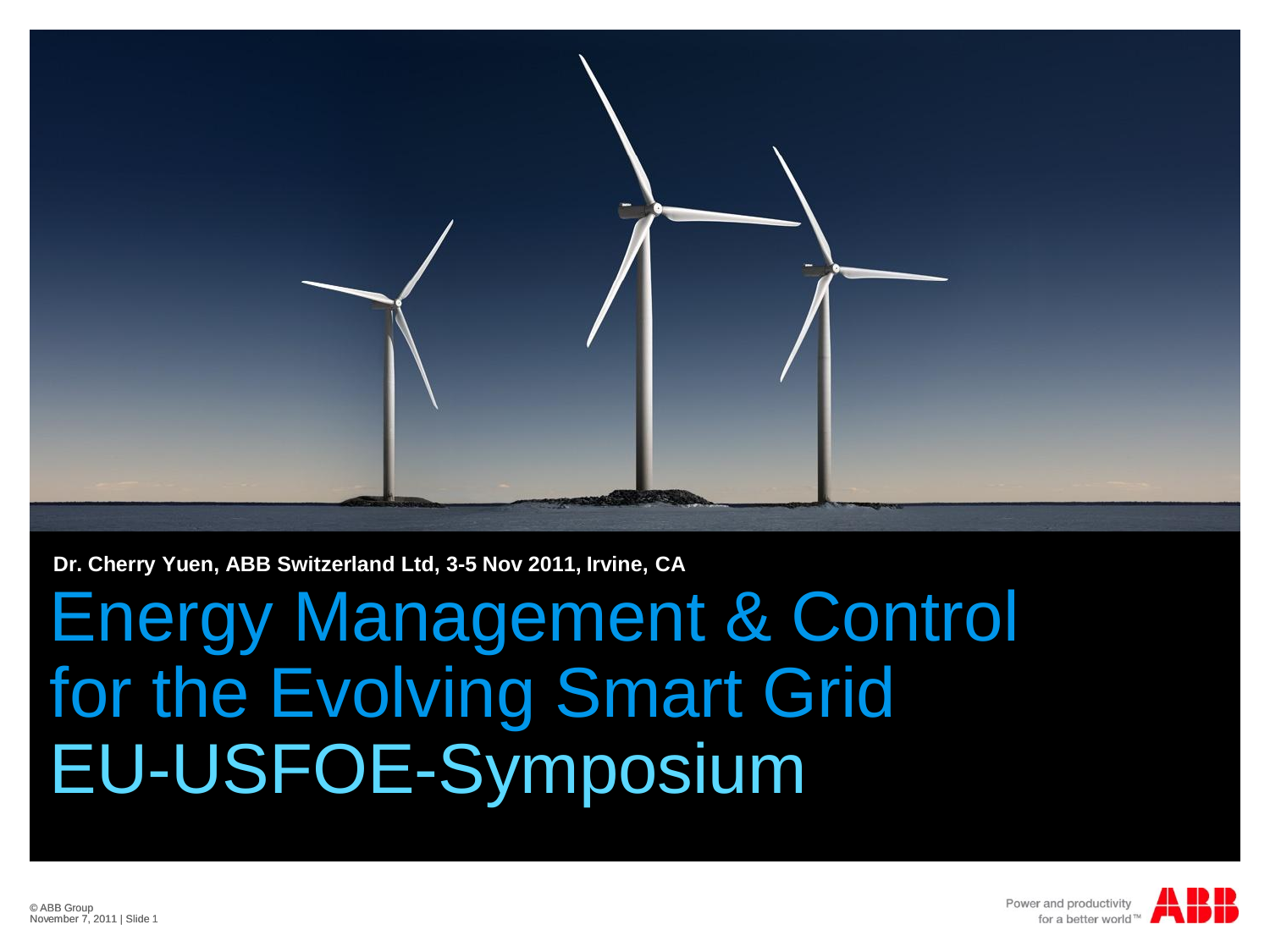#### **Content**

- Introduction
	- Traditional Power System Hierarchy
	- Different Players and Actors
- Network Operation Nowadays
- New Challenges
	- **Transmission Networks**
	- **Distribution Networks**
- New Approaches for Keeping Balance of Supply and Demand
	- **HVDC Grids**
	- **Energy Storage**
	- Demand Response
	- "MicroGrids"
- Pilot Projects

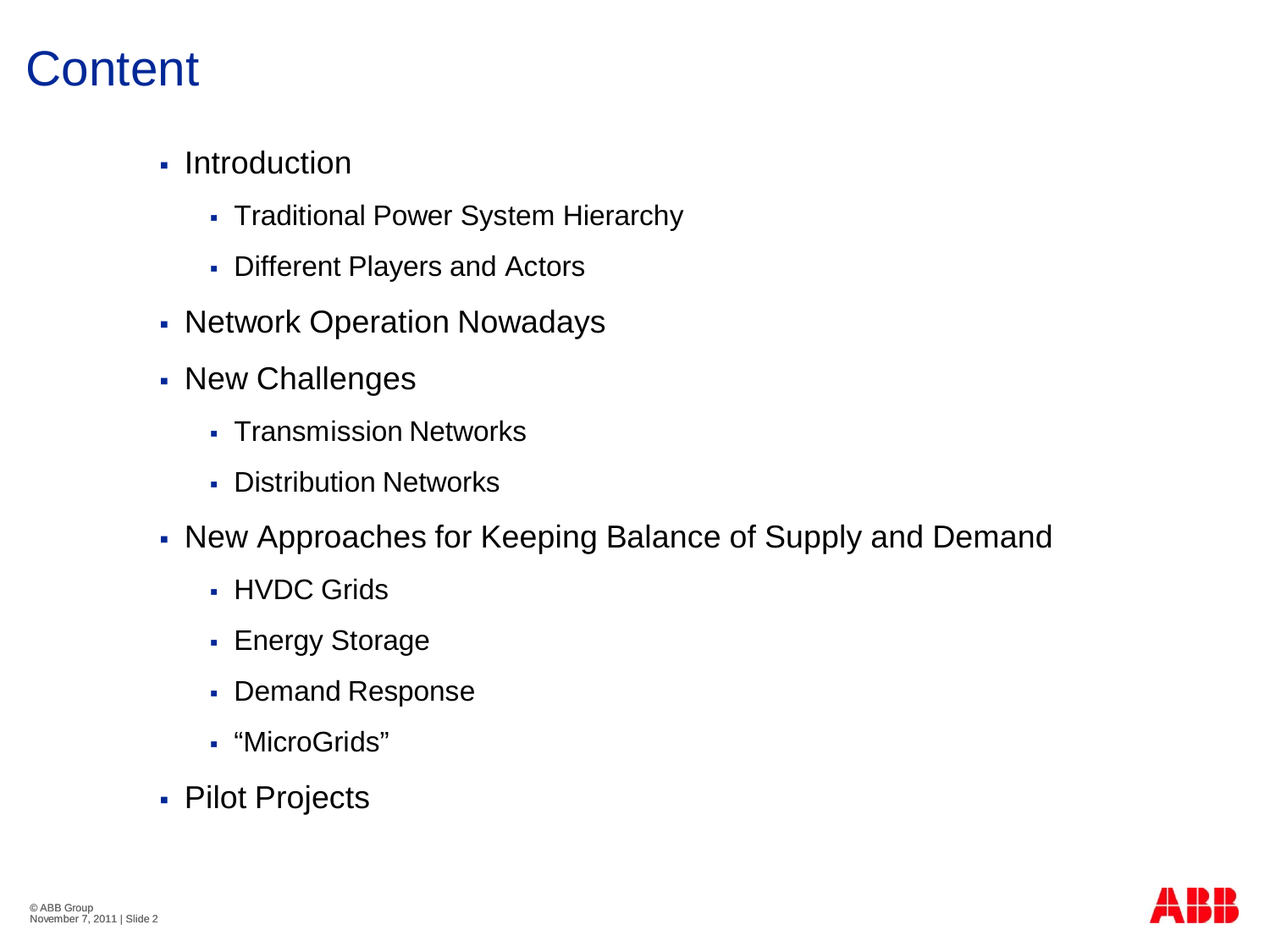### Introduction



© ABB Group<br>November 7, 2011 | Slide 3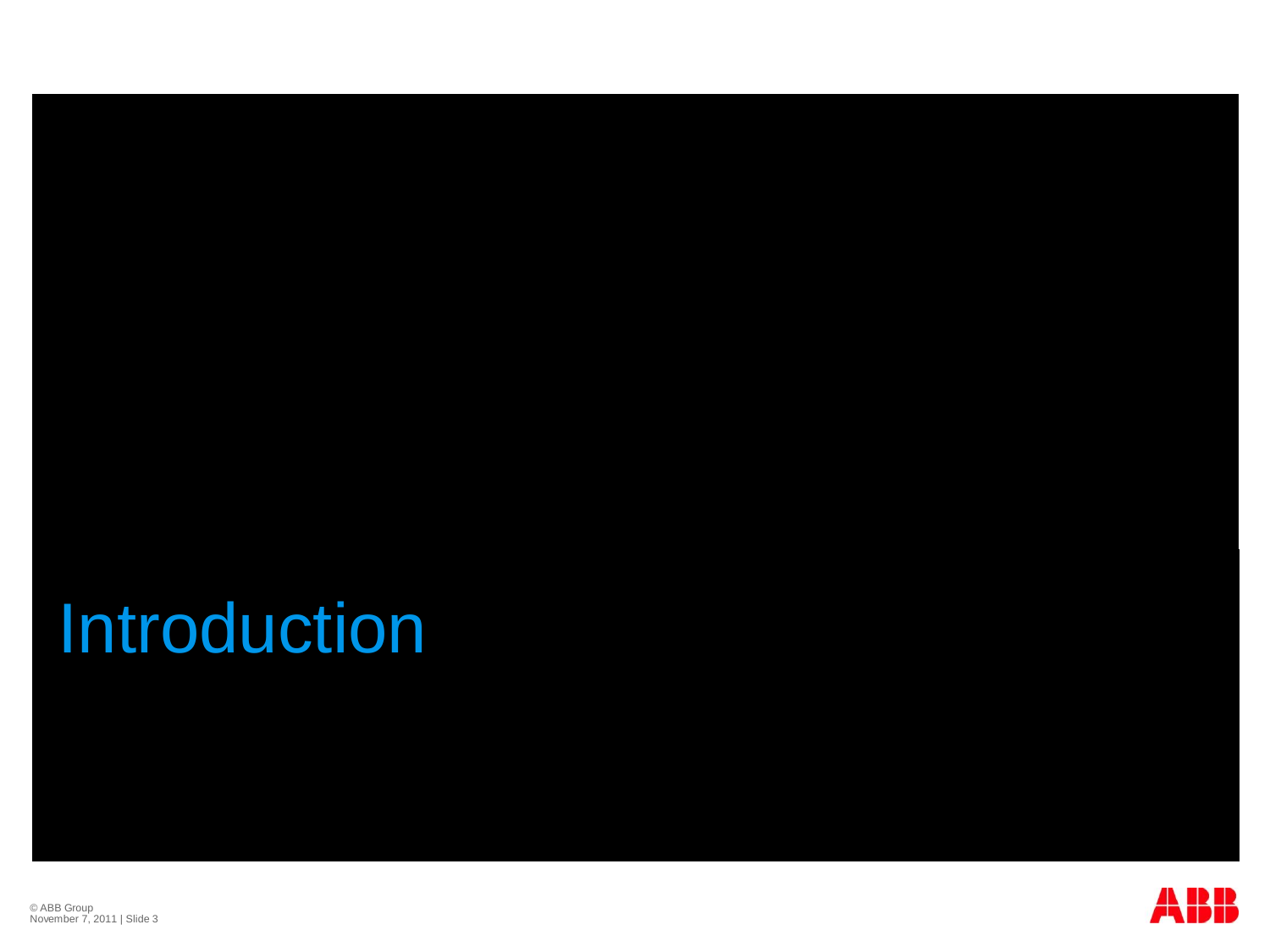#### Hierarchy of Electric Power System HV Transmission to LV Distribution





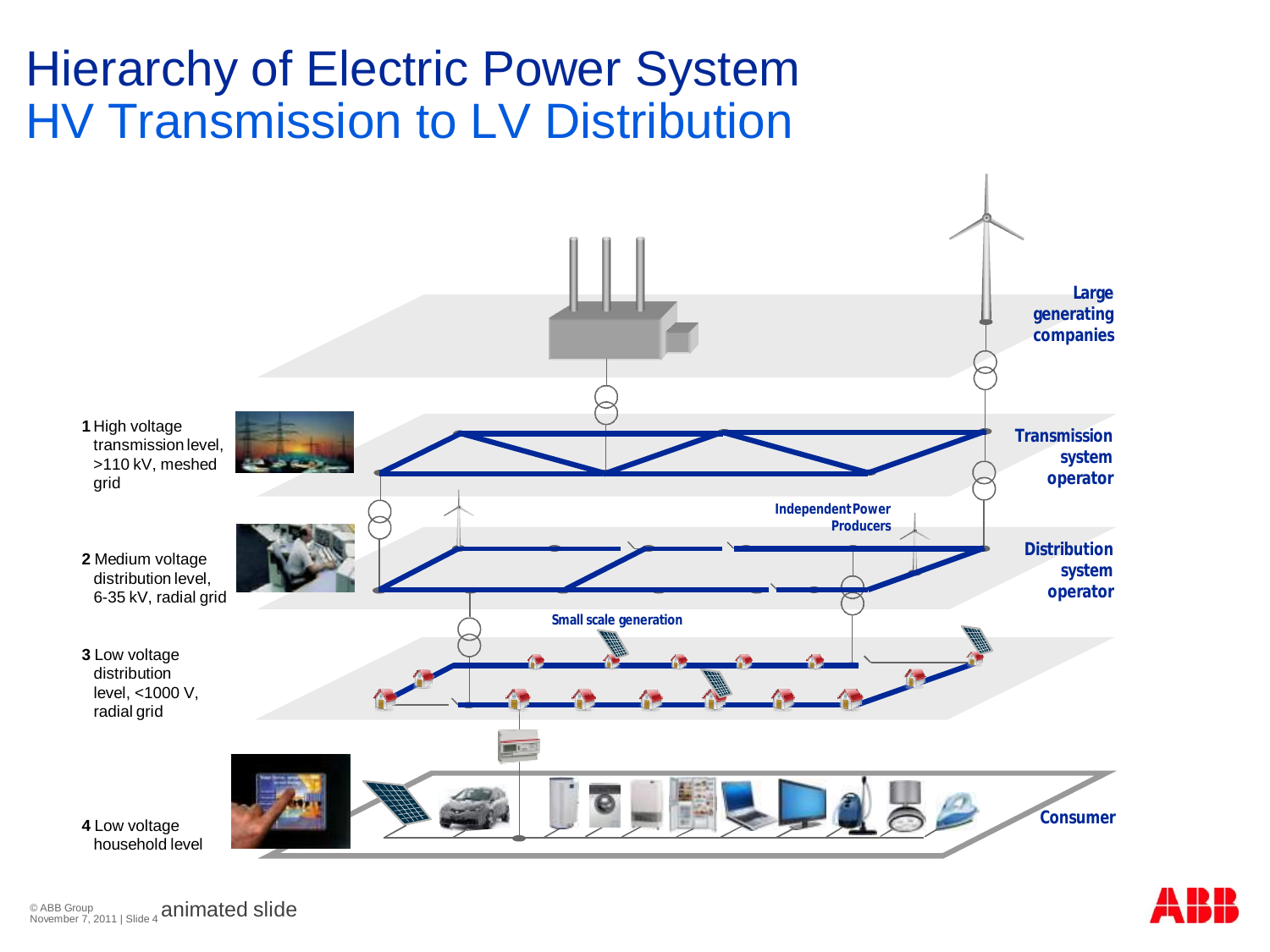### Landscape of Players & Actors Deregulation Vs Re-regulation



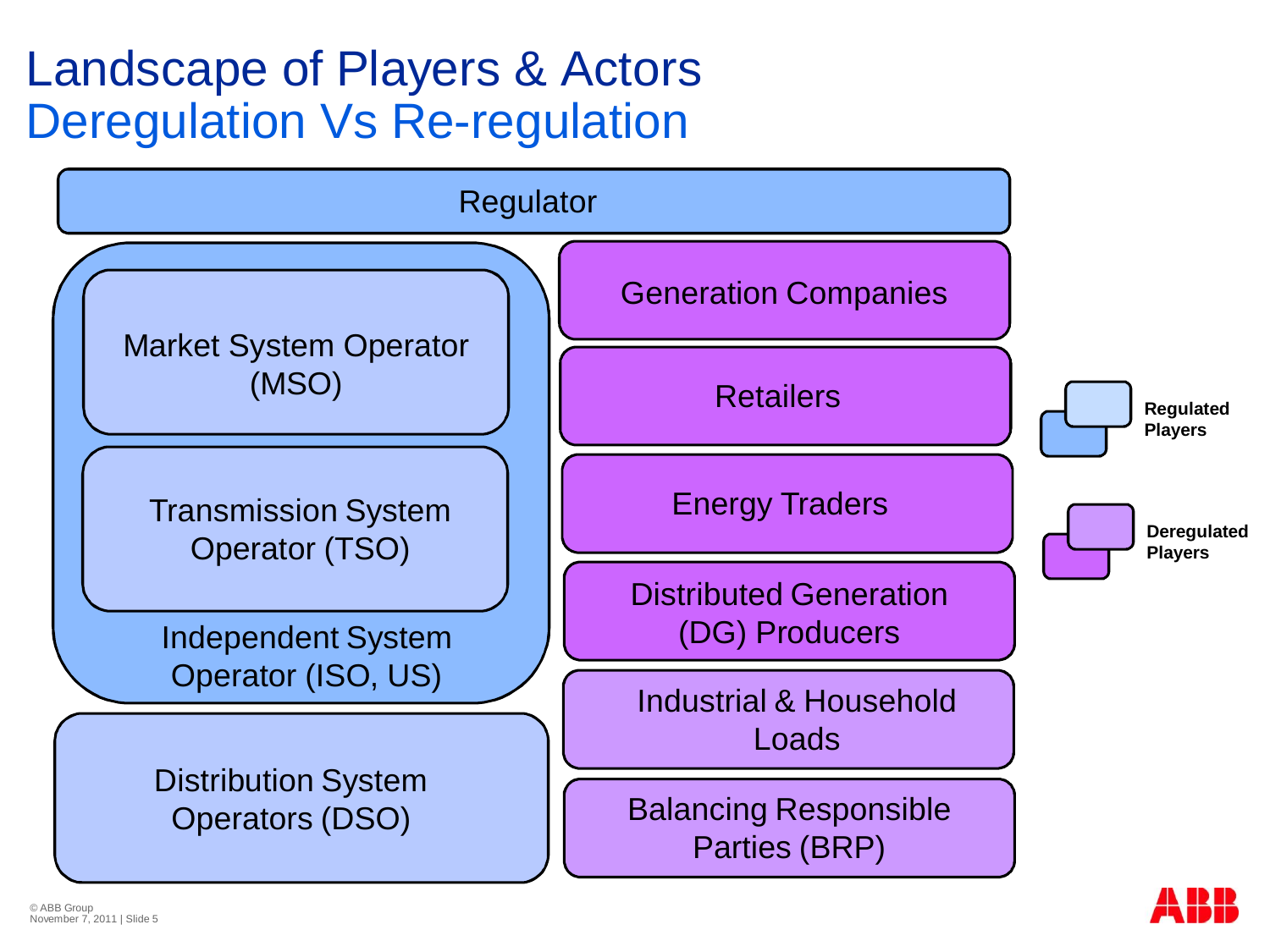#### Landscape of Players & Actors Focus on Network Operations

Transmission System Operator (TSO)

Distribution System Operators (DSO)

 $\triangleright$  What they do?

- $\triangleright$  How they do it?
- $\triangleright$  How they interact with others?

in both current and futuristic scenarios

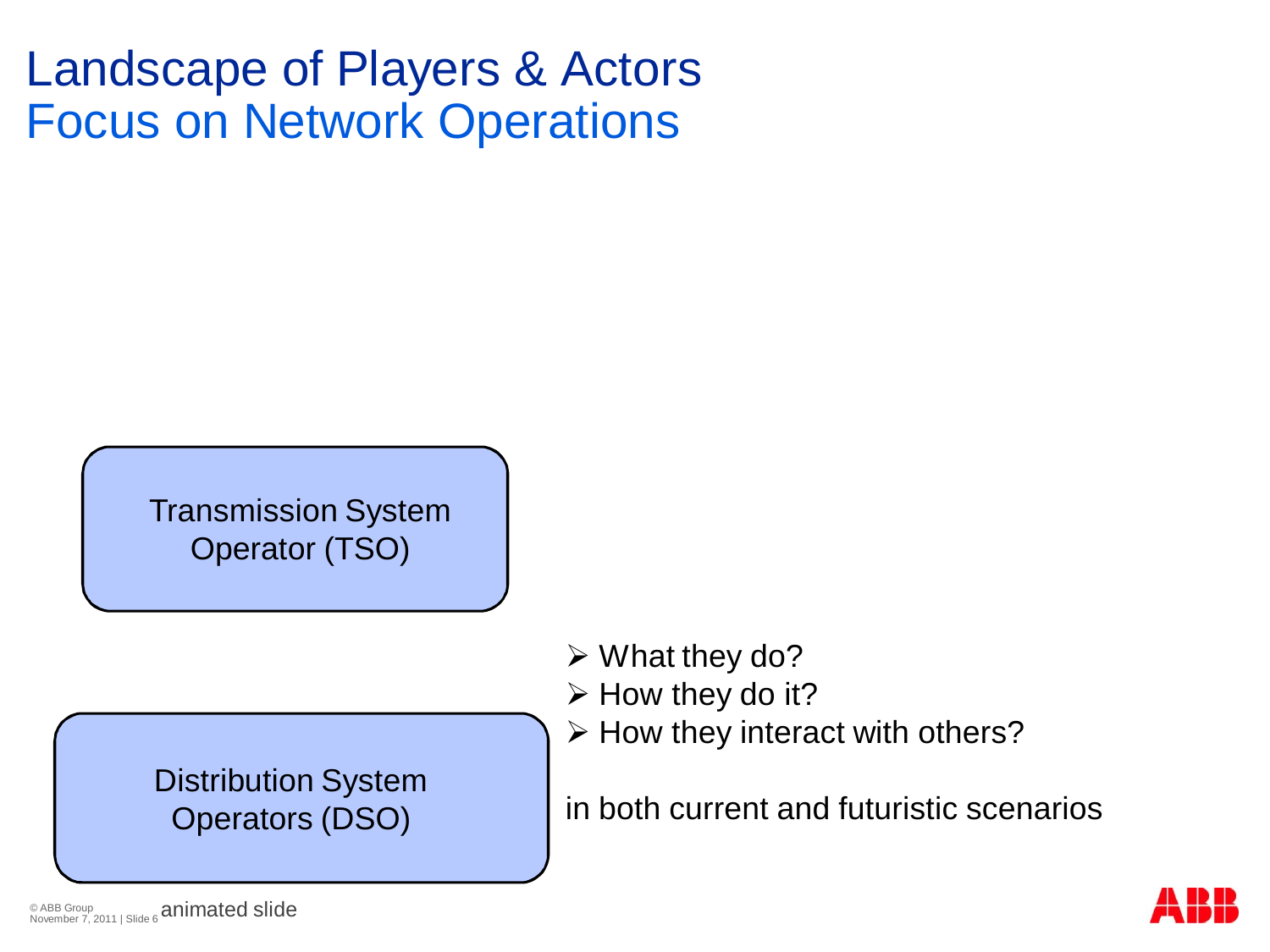### Network Operation Nowadays

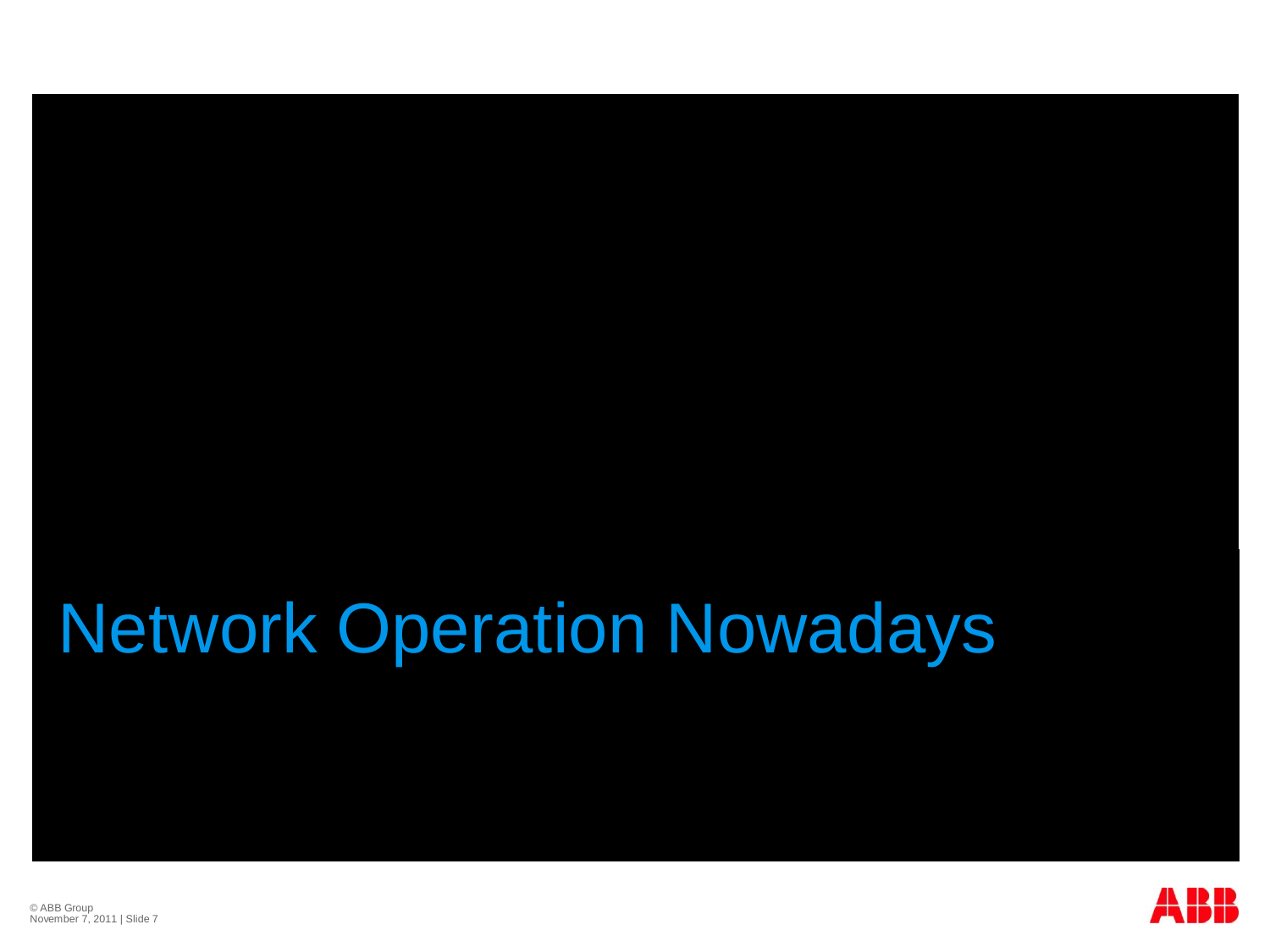#### Network Operation Transmission & Distribution

- · Transmission
	- Centralized approach (EMS)
	- Meshed topology for additional reliability
	- **Objectives:** 
		- Security of supply: voltage, angle, frequency stabilities
	- Failures can lead to blackout

#### **Distribution**

- Centralized (DMS) & decentralized (Substation or further down the hierarchy) approaches
- Mostly radial topology for costs reduction
- Objectives:
	- Reliability (SAIDI, CALDI, etc.)
	- Power quality
- Failures lead to local outages







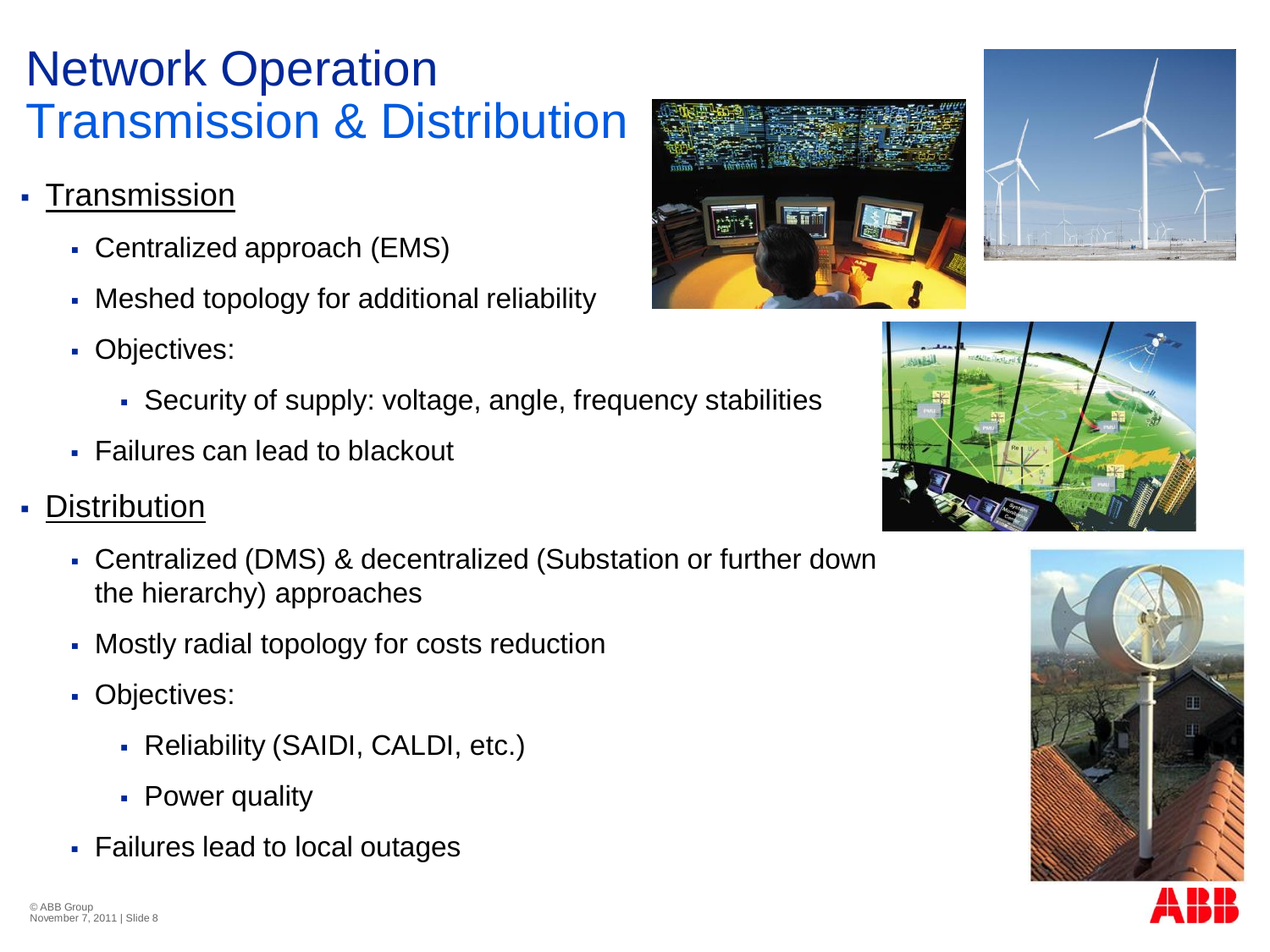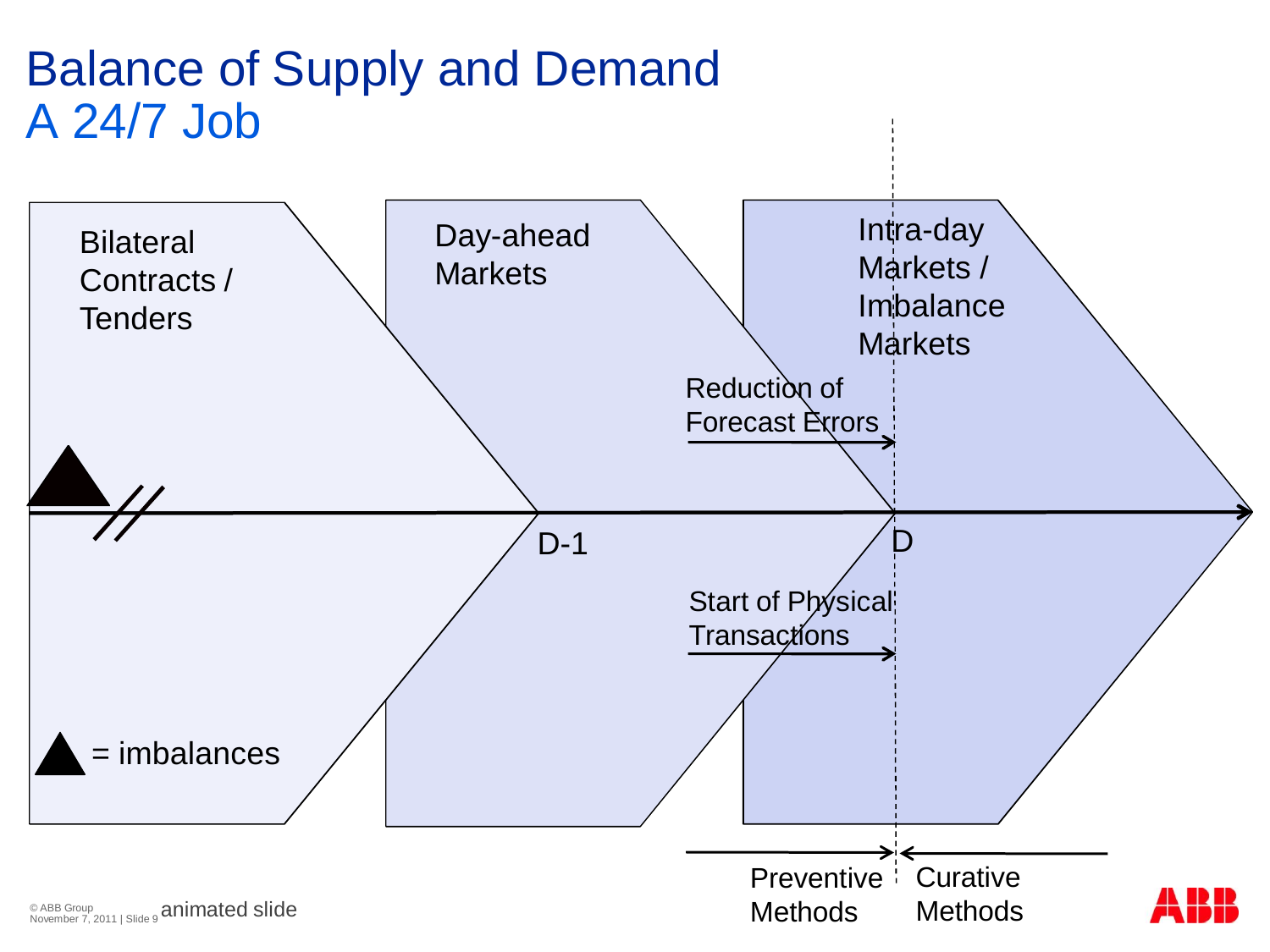#### Frequency Reserves How TSOs keep real-time balance of supply & demand



Principle frequency deviation and subsequent activation of reserves

Source: entso-e Operation Handbook

entso-e: European Network of Transmission System Operators for Electricity (former UCTE)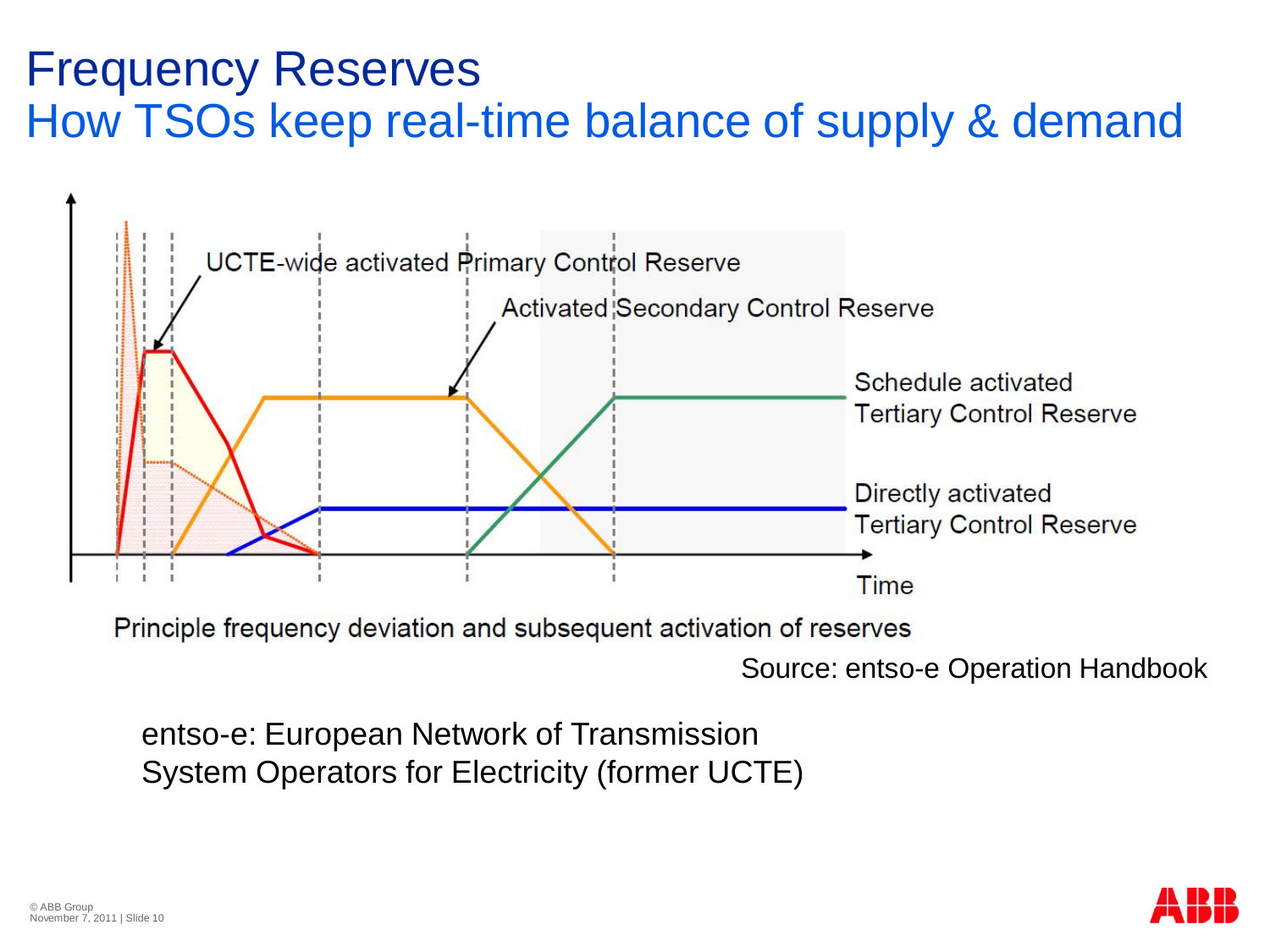## Challenges from Renewables

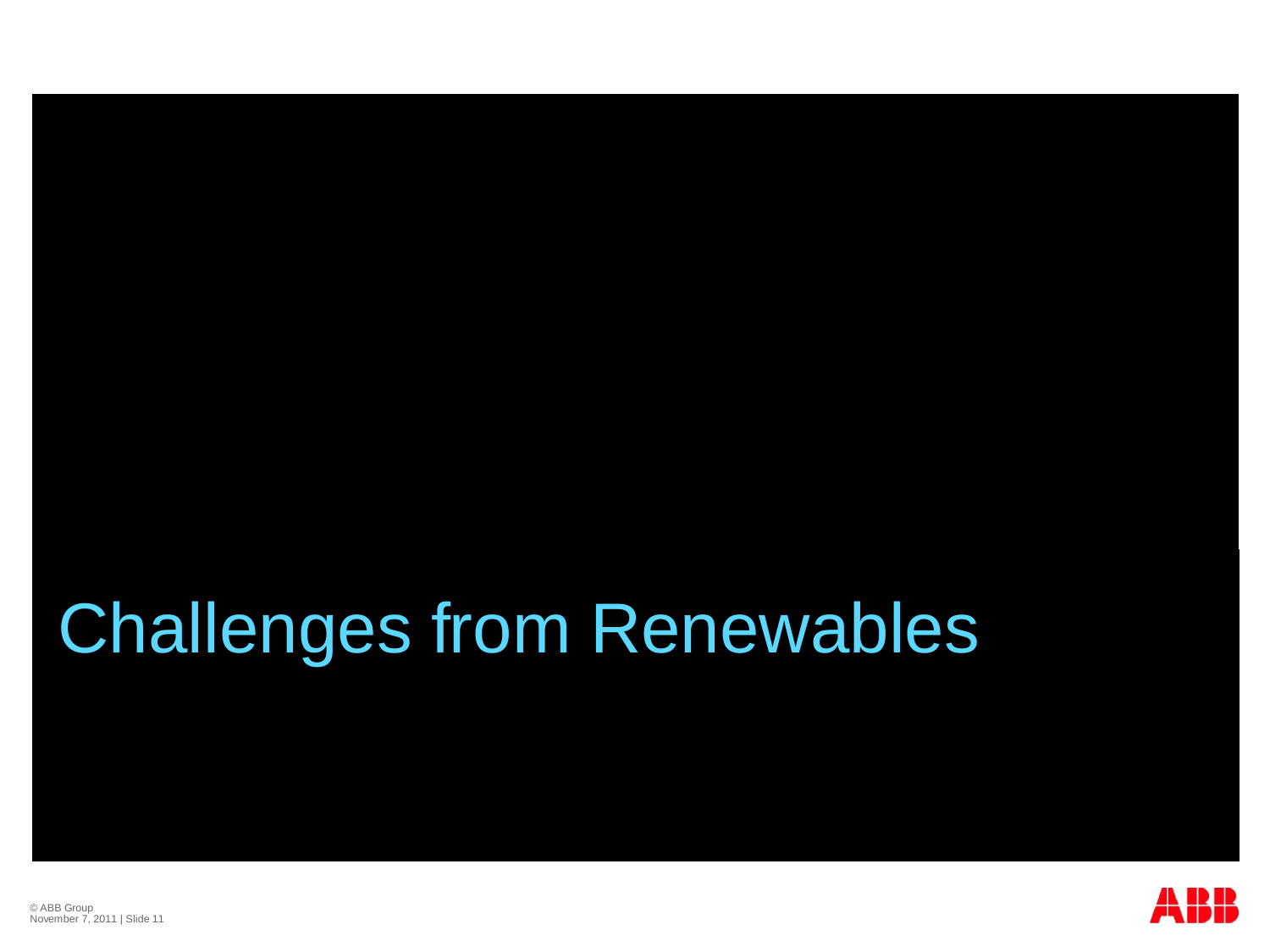#### Challenges from Wind Energy # 1 **Unpredictability**



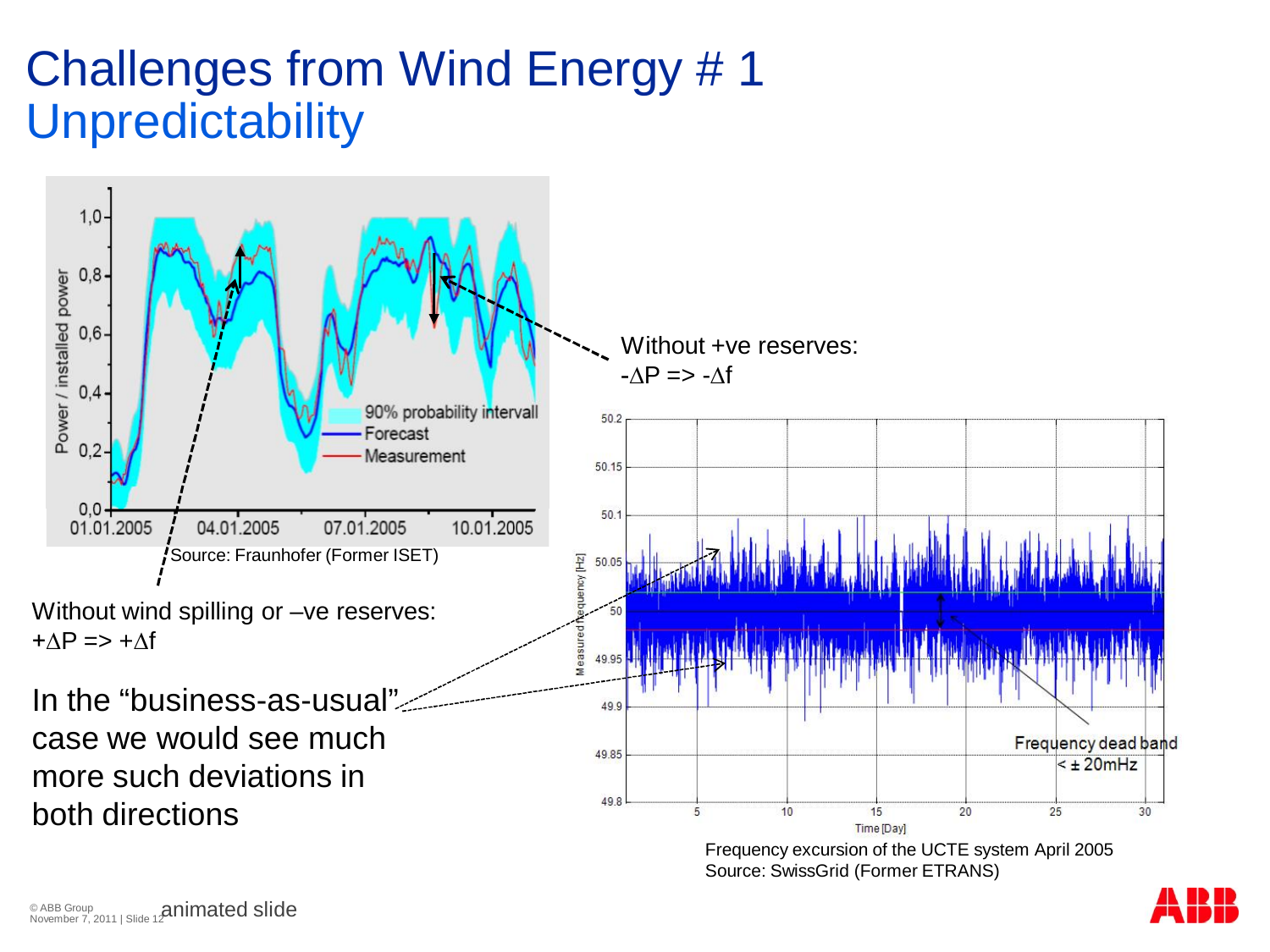#### Challenges from Wind Energy # 2 **Intermittency** 0.5 Daily Normalized Wind Output



night time: low demand!!! In the "business-as-usual" case wind production could become bigger than total demand => Zero or negative prices in some markets

- Very often producing during

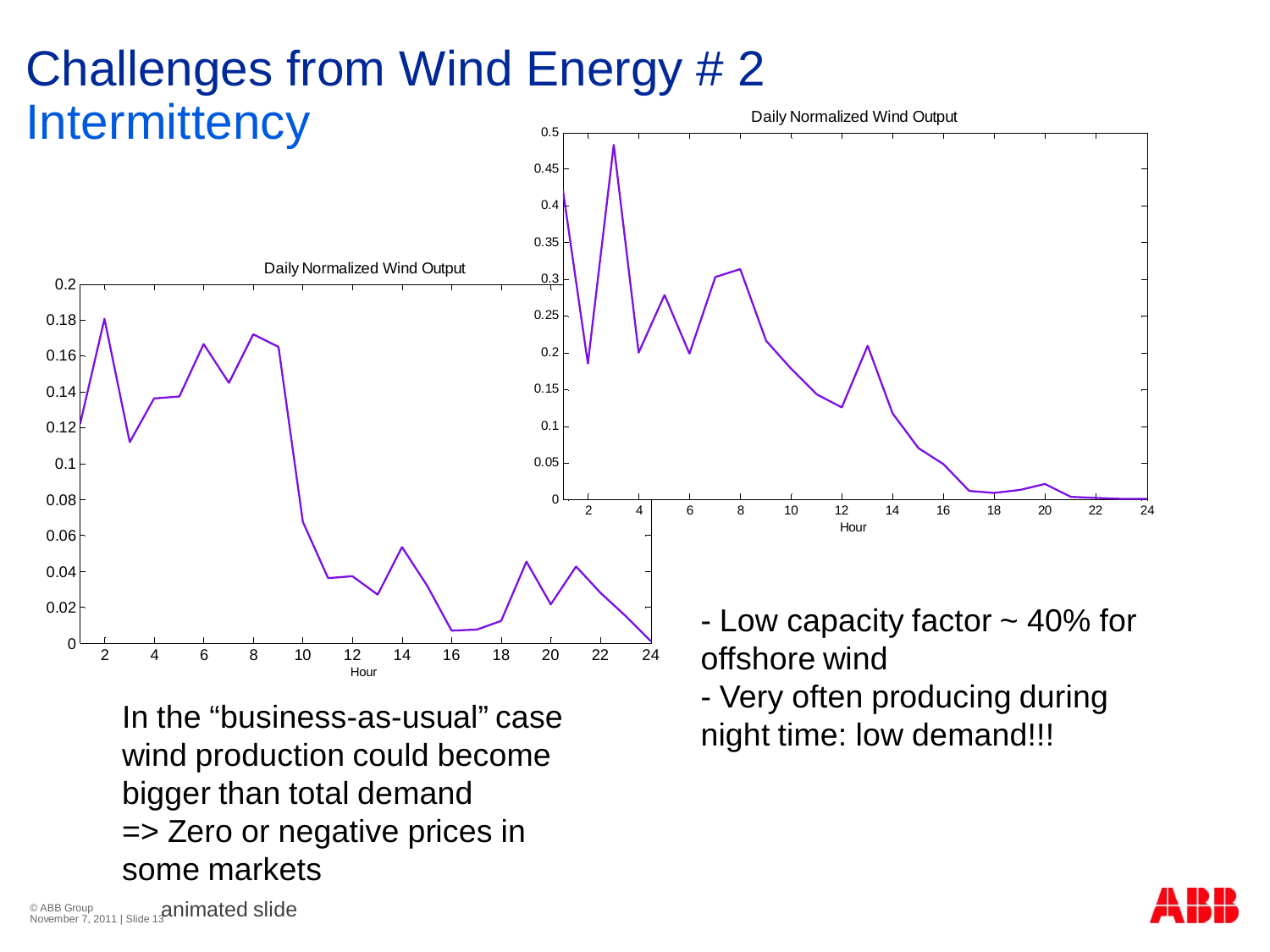#### Challenges from Distributed Generation Change of Flow Pattern



In the "business-as-usual" case this would lead to higher losses and voltage excursion at specific locations of the network

© ABB Group<br>November 7, 2011 | Slide 14**Animated Slide** 

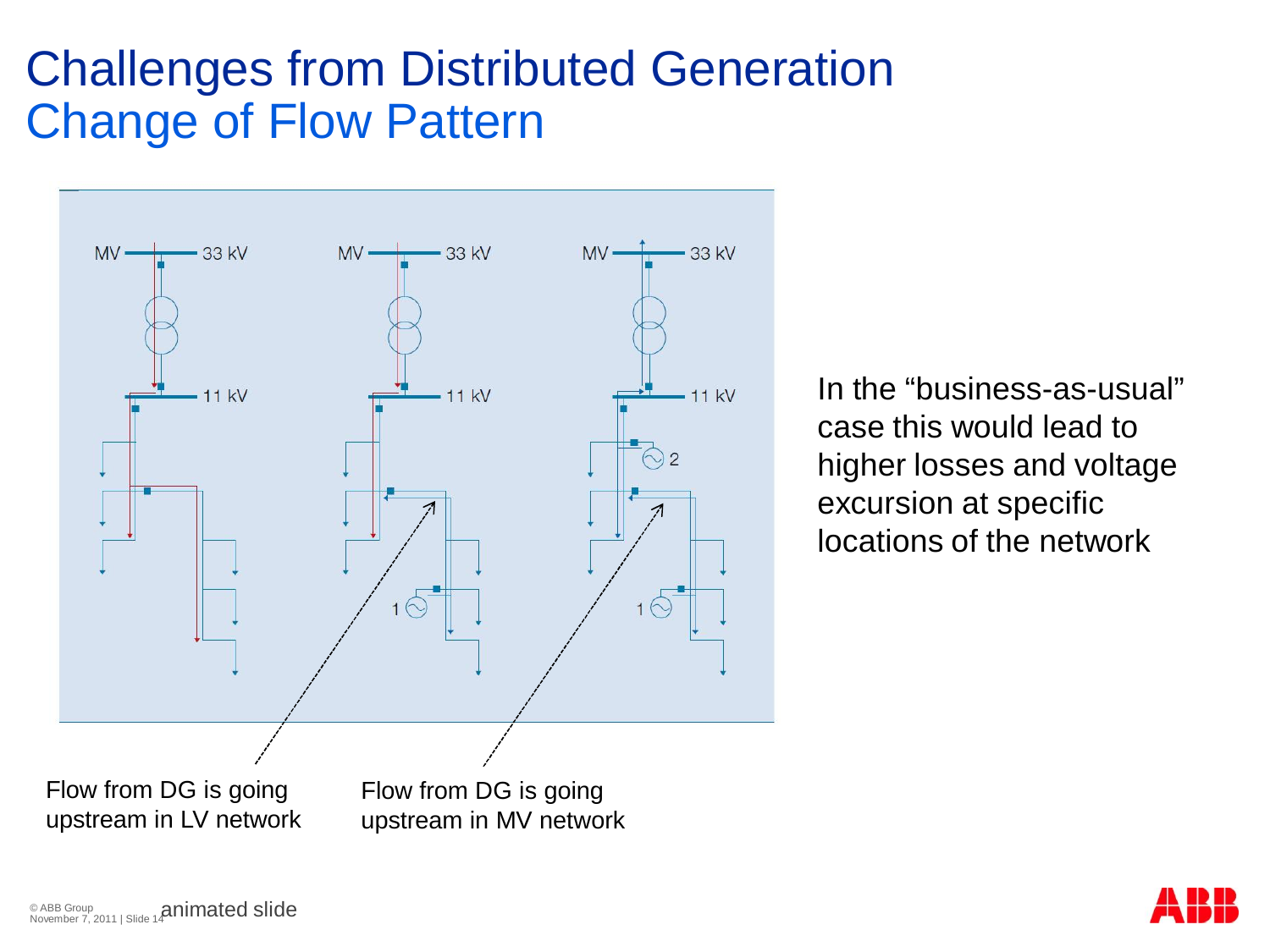## Possible Remedies

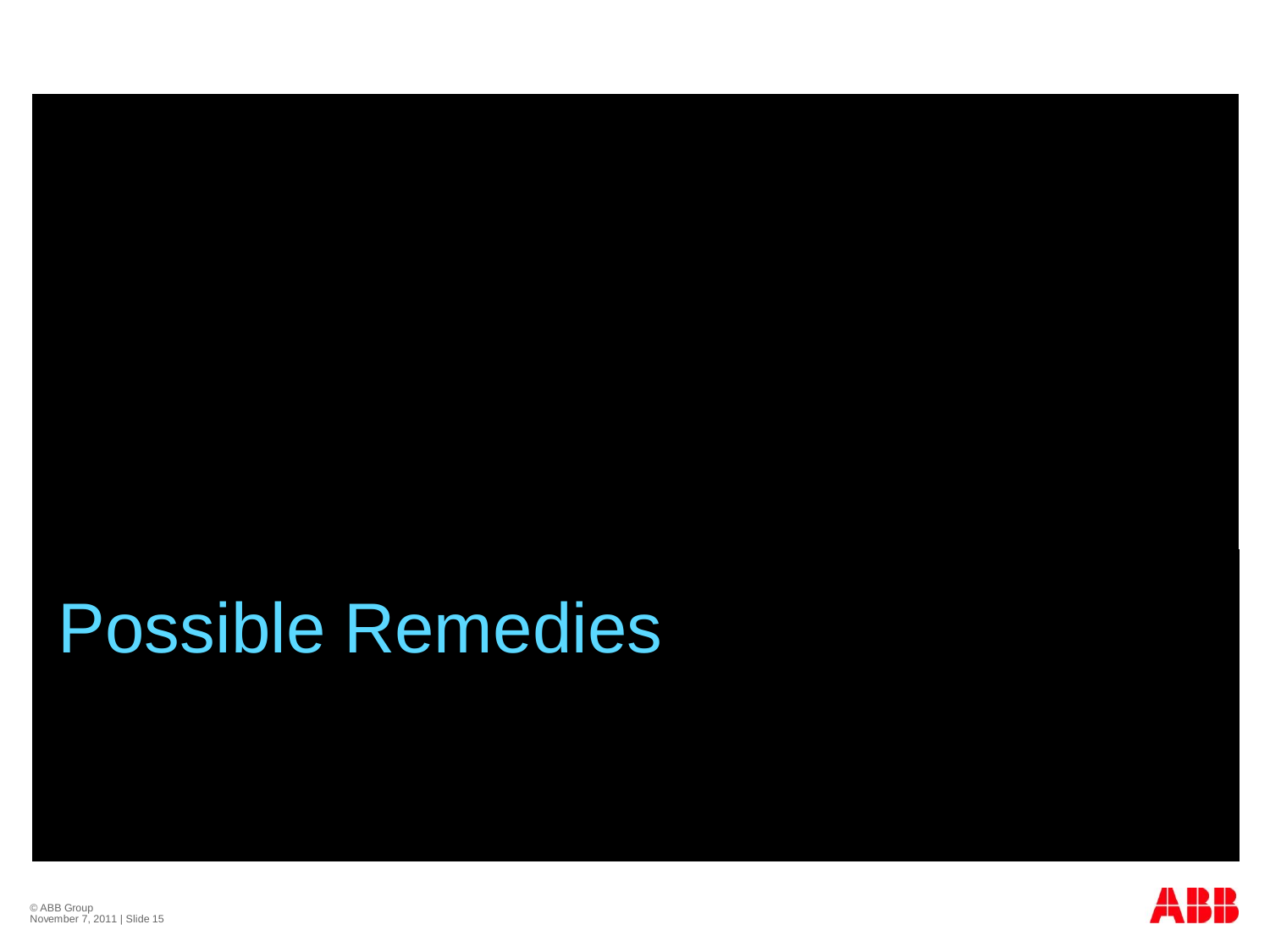### Power Balancing using HVDC Grids Imbalance Netting



- Imbalances resulting from forecast errors can be exchanged between the different nodes with a MT-VSC-HVDC setup
- One possible scenario:
	- Actual wind output is higher than  $f$ orecast  $\Rightarrow$  surplus
	- Other areas can have deficits at the same time
	- MT-HVDC can be used for realtime power balancing (see animation)
- System imbalances can be reduced:
	- **Enhanced system security**
	- Reduced use of other reserves
- **Better benefits with higher number of** nodes => HVDC Grid

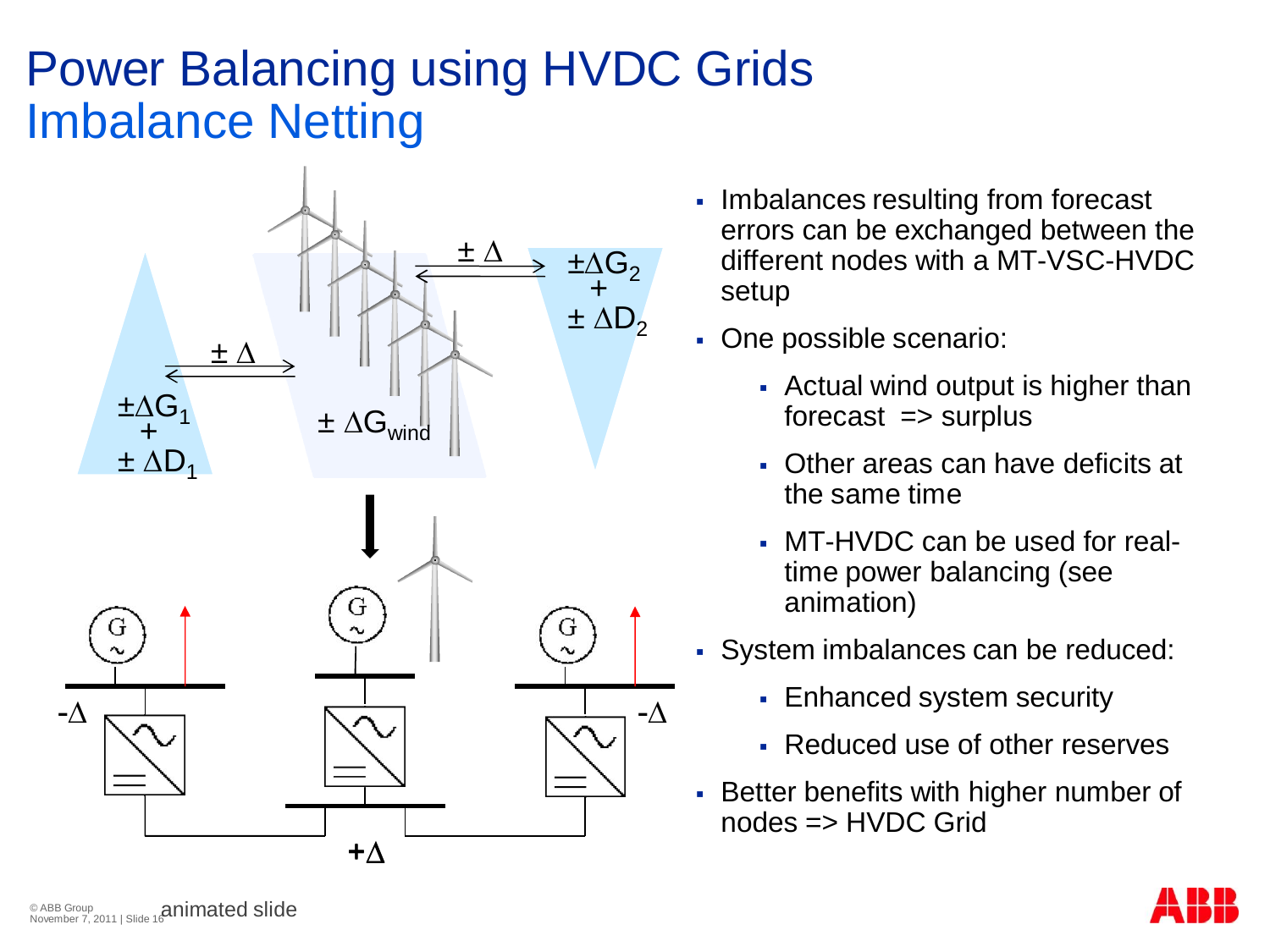#### Wind Integration using Energy Storage Capacity Firming



One possible application of energy storage for wind energy integration is to firm the daily output capacity of the wind facility. This is equivalent to maximizing its daily minimum power output. This can reduce intermittency of wind energy and render the wind farm more like a traditional dispatchable generation plant.

Firmed Capacity (kW)



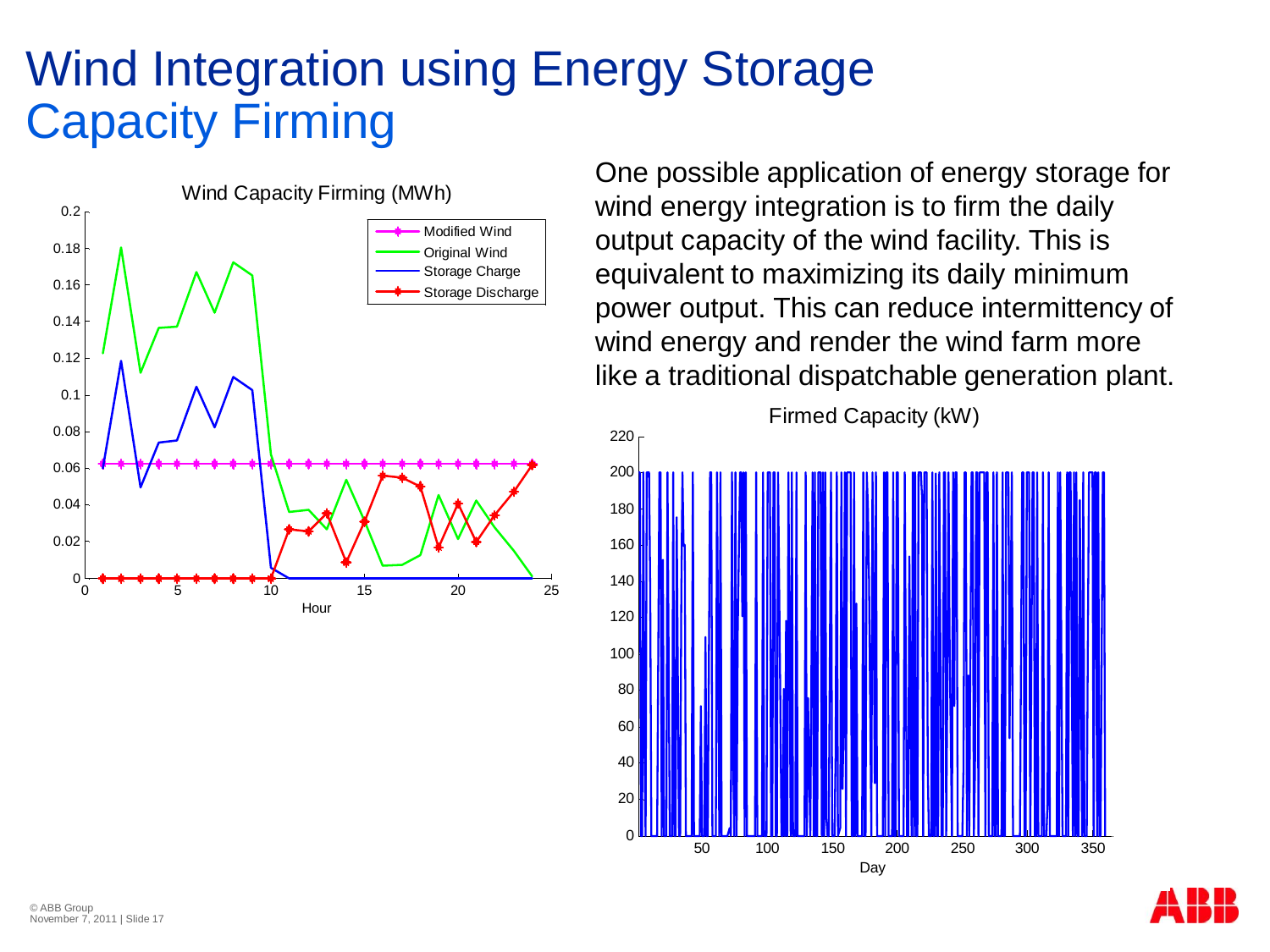### DG Integration using Demand Response Load Shifting



- With industrial DSM (Demand Side Management) one can shift the peak load to low demand period(s) for "peak shaving" or to adjust the load curve to fit the output of DG
- This can be motivated either by financial or technical objectives
- In a regulated regime or vertically integrated environment the network operator will manage the demand response directly
- In a deregulated regime the industrial plant operator can participate into the markets either directly or through a demand response aggregator (see animation)

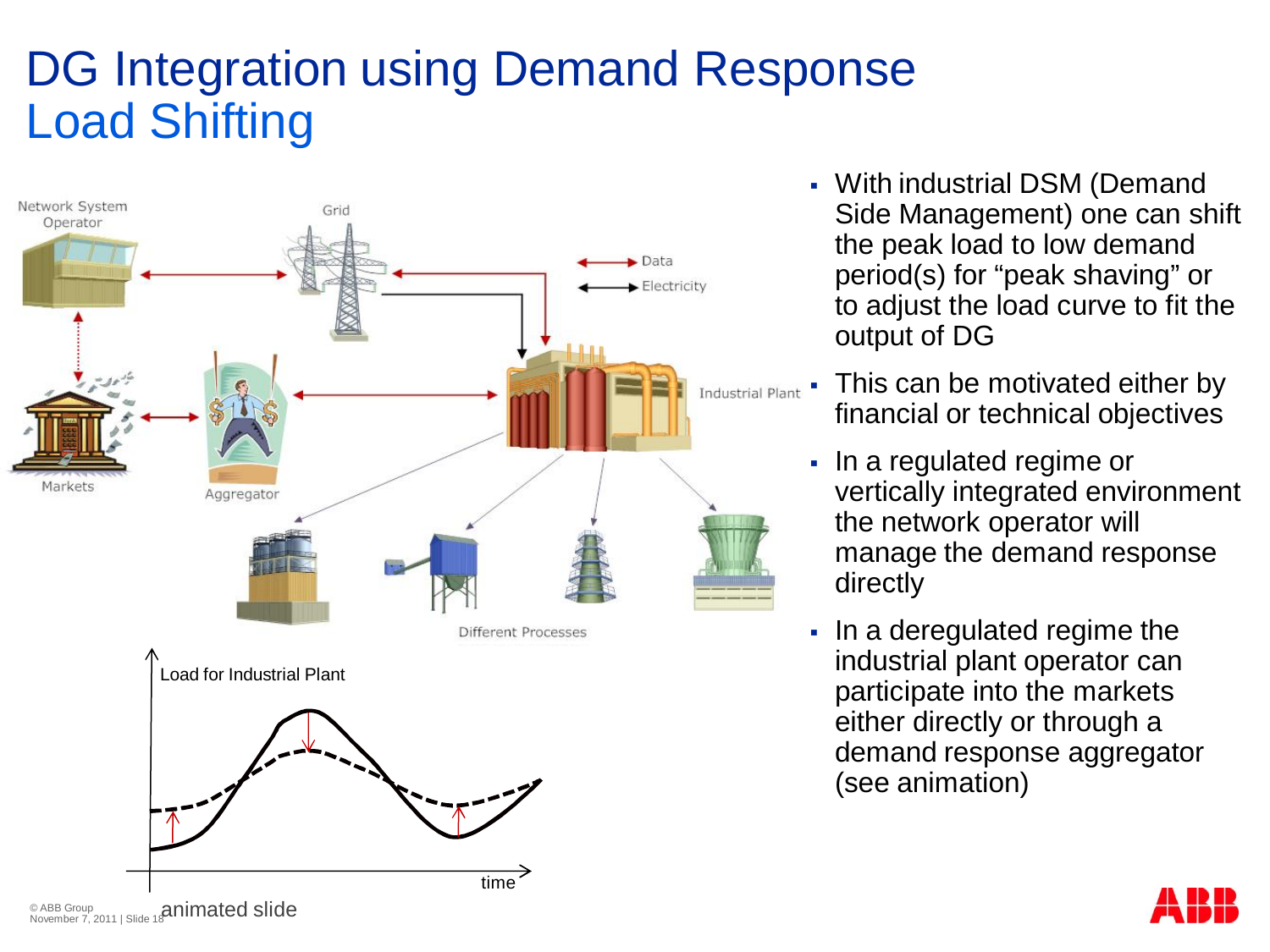#### System Services Provision from MicroGrids Frequency Reserves



- MicroGrids can operate in islanded mode in case of faults in the main grid
- More often they are connected to the main grid
- Within the same MicroGrid controller one can implement the functionality to provide frequency reserves
- Distribution grids start to provide system services for the TSO

=> a natural tendency because of the increase of distributed generation

MicroGrid Controller (DNO)

ΔP

ǻf

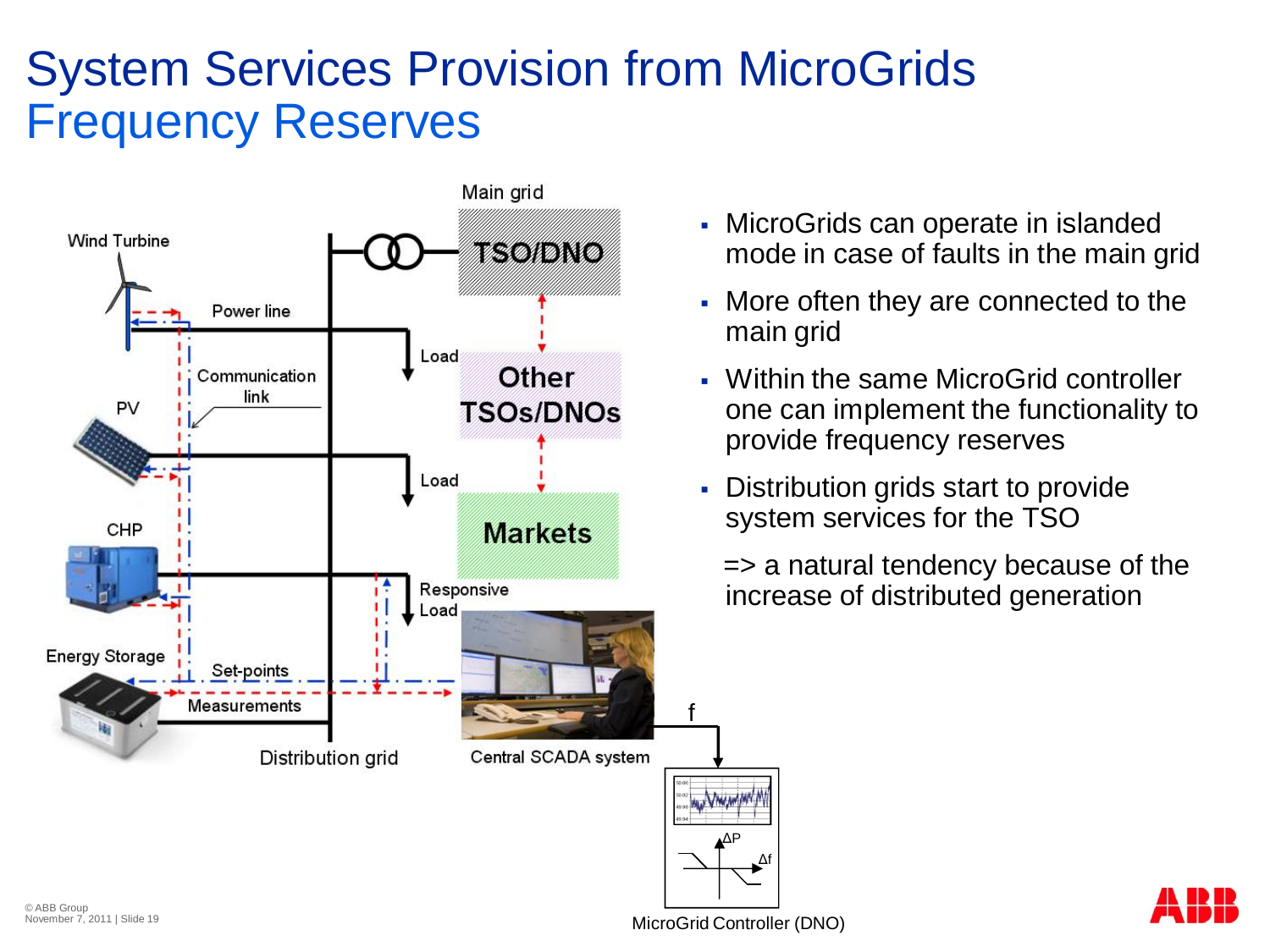# Pilot Projects



© ABB Group November 7, 2011 | Slide 20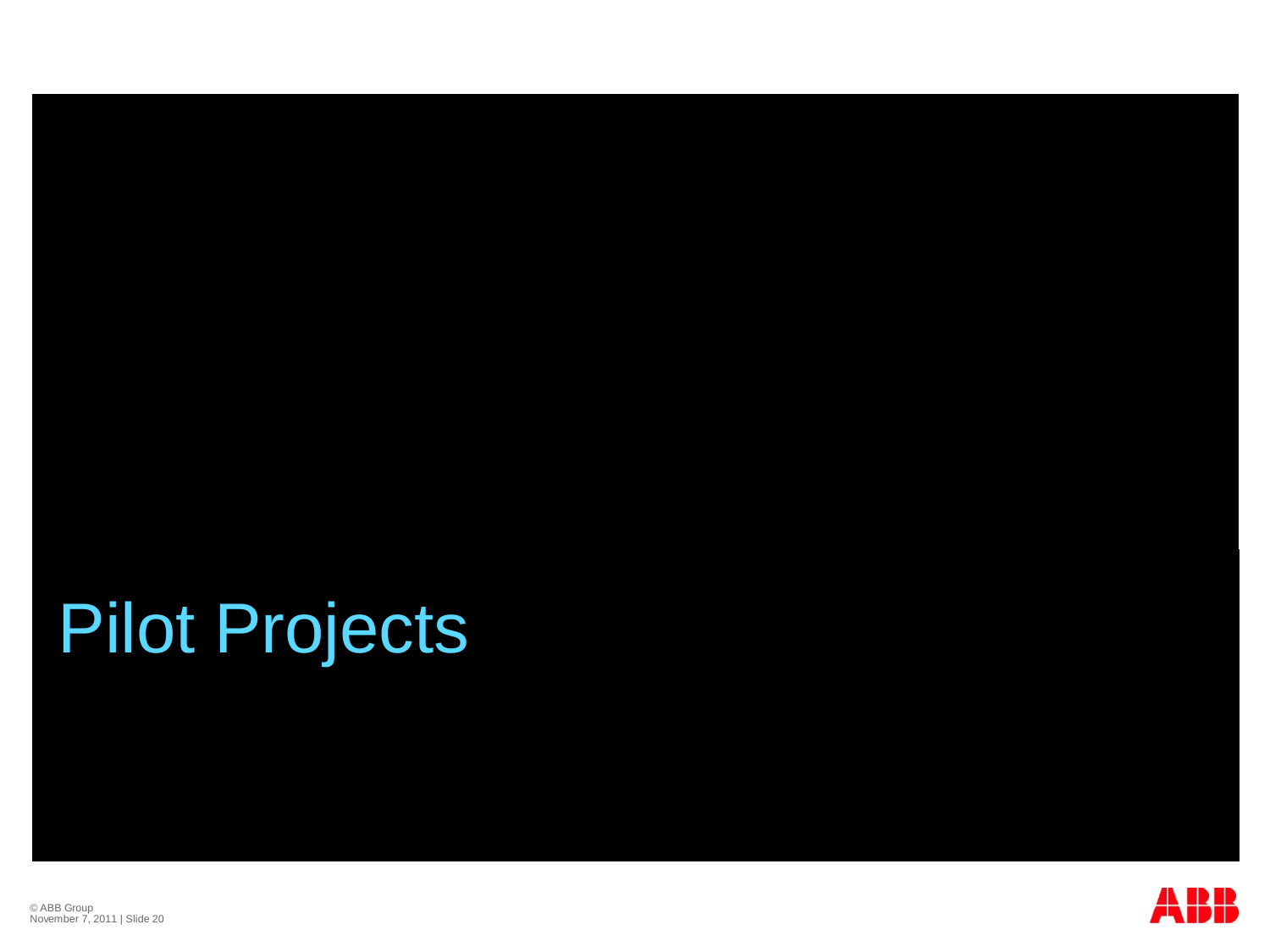### Example Pilot Projects – Distribution Networks Involving ABB Corporate Research

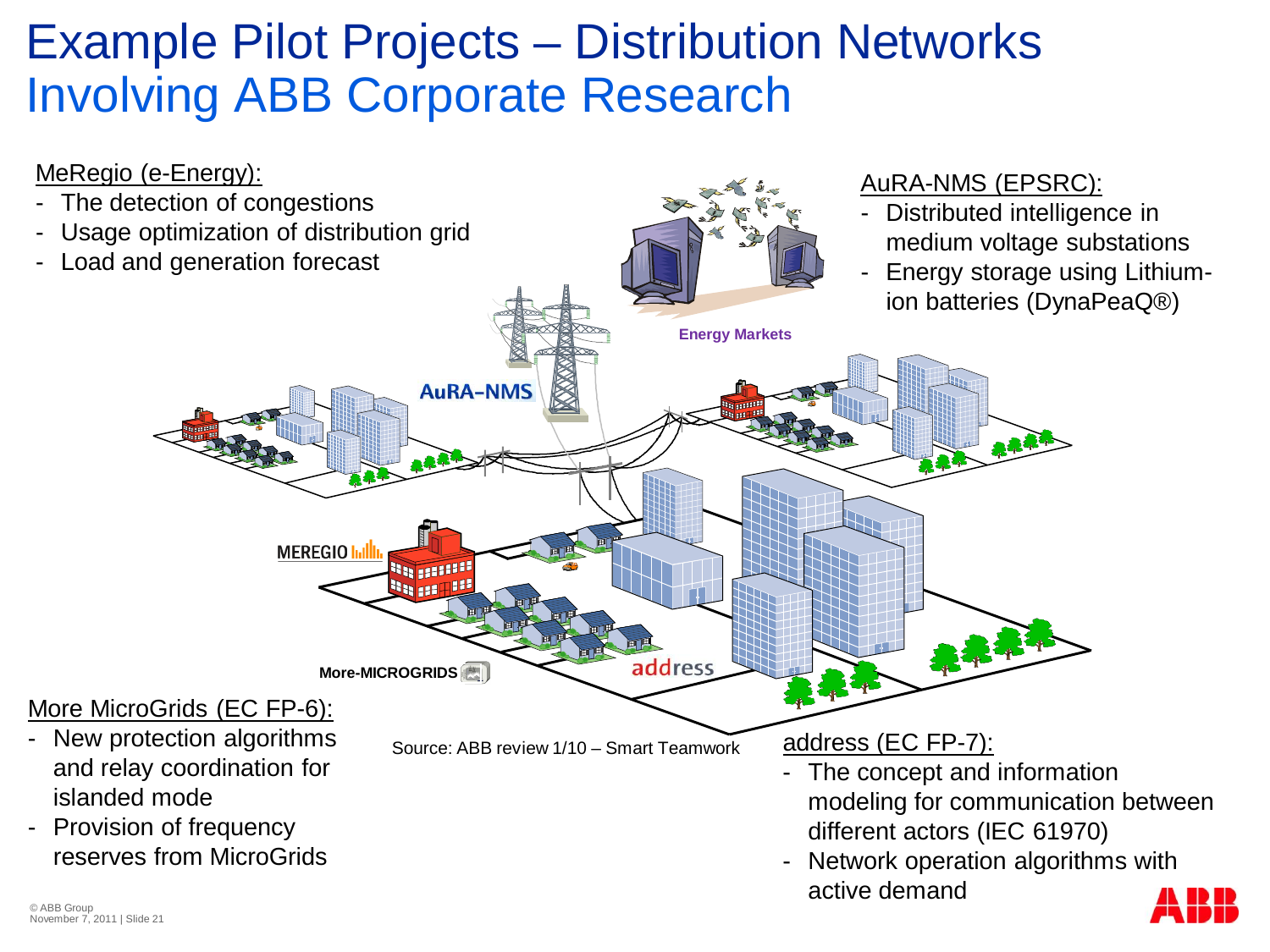#### Transmission Networks EU Supergrid - Desertec



- A vision to help alleviate the world energy crisis
- Connect wind energy in the north and solar energy (CSP-Concentrated Solar Plant) in the south (MENA) for different load centers in central EU
- An "Electricity Highway" or "Supergrid" using a HVDC backbone is proposed

Parabolic through

**Water Cooling Power**